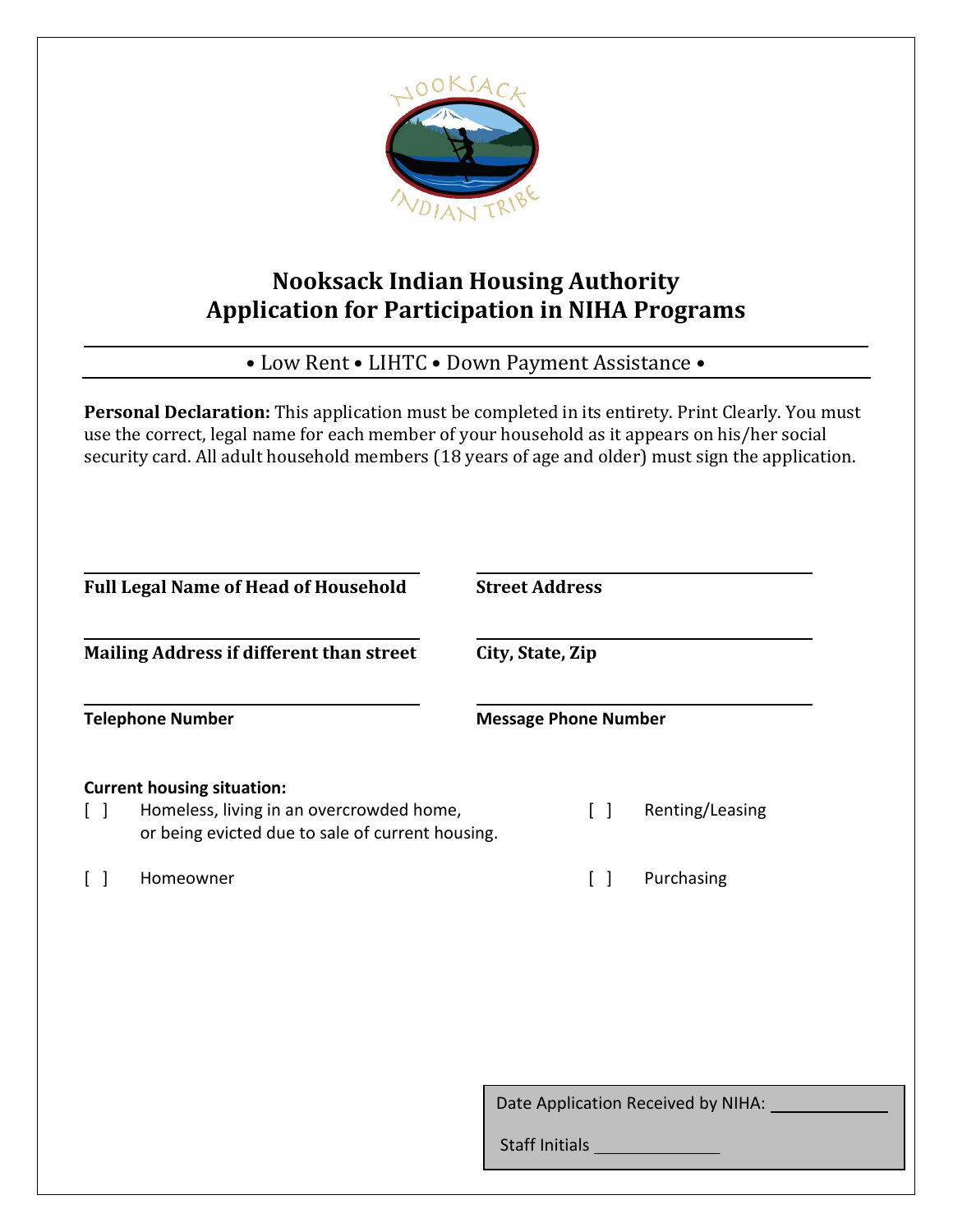|                             | [Part I] Household Composition                                                            |    |            |            |        |
|-----------------------------|-------------------------------------------------------------------------------------------|----|------------|------------|--------|
| <b>Hshld</b><br>Mbr<br>Head | <b>First/Last Name</b><br><u> 1980 - Johann Barn, mars an t-Amerikaansk kommunister (</u> | MI | <b>DOB</b> | <b>SSN</b> | Gender |
| 2.                          |                                                                                           |    |            |            |        |
| 3.                          |                                                                                           |    |            |            |        |
| 4.                          |                                                                                           |    |            |            |        |
| 5.                          |                                                                                           |    |            |            |        |
| 6.                          |                                                                                           |    |            |            |        |
| 7.                          |                                                                                           |    |            |            |        |
| 8.                          |                                                                                           |    |            |            |        |
| 9.                          |                                                                                           |    |            |            |        |
| 10.                         |                                                                                           |    |            |            |        |

|                  | [Part II] Income Information                                                                     |           |                                                                   |                            |  |
|------------------|--------------------------------------------------------------------------------------------------|-----------|-------------------------------------------------------------------|----------------------------|--|
|                  | Household member (circle to whom the following info applies): 1 Head, 2, 3, 4, 5, 6, 7, 8, 9, 10 |           |                                                                   |                            |  |
|                  | Yes                                                                                              | <b>No</b> |                                                                   | <b>Annual Gross Income</b> |  |
| $\mathbf{1}$ .   |                                                                                                  |           | I have a job or a verifiable start date within the next 12 months |                            |  |
|                  |                                                                                                  |           | and receive wages, salary, overtime pay, commissions, fees,       |                            |  |
|                  |                                                                                                  |           | tips, bonuses, and/or other compensation.                         |                            |  |
|                  |                                                                                                  |           | Annual Gross Wages/Salary                                         |                            |  |
|                  |                                                                                                  |           | <b>Annual Overtime</b>                                            |                            |  |
|                  |                                                                                                  |           | <b>Annual Bonus/Commission/Tips</b>                               |                            |  |
| 2.               |                                                                                                  |           | I am presently employed at an additional job (NOT Self-           |                            |  |
|                  |                                                                                                  |           | employed)                                                         | \$                         |  |
| $\overline{3}$ . |                                                                                                  |           | I am self-employed. (Attach signed tax return and appropriate     |                            |  |
|                  |                                                                                                  |           | schedules)                                                        |                            |  |
|                  |                                                                                                  |           | Name of business:                                                 |                            |  |
|                  |                                                                                                  |           | Use net income from                                               |                            |  |
|                  |                                                                                                  |           |                                                                   | business                   |  |
| $\mathbf{4}$ .   |                                                                                                  |           | I am receiving: (check all that apply)                            |                            |  |
|                  |                                                                                                  |           | □ Social Security (SSA)                                           |                            |  |
|                  |                                                                                                  |           | □ Supplemental Social Security (SSI)                              |                            |  |
|                  |                                                                                                  |           | $\Box$ WA State (SSI)                                             |                            |  |
| 5.               |                                                                                                  |           | The household receives unearned income from family                |                            |  |
|                  |                                                                                                  |           | members age 17 or under (example: Social Security, trust fund     |                            |  |
|                  |                                                                                                  |           | disbursements, bank accounts, etc.)                               |                            |  |
|                  |                                                                                                  |           | Name of Member(s):                                                |                            |  |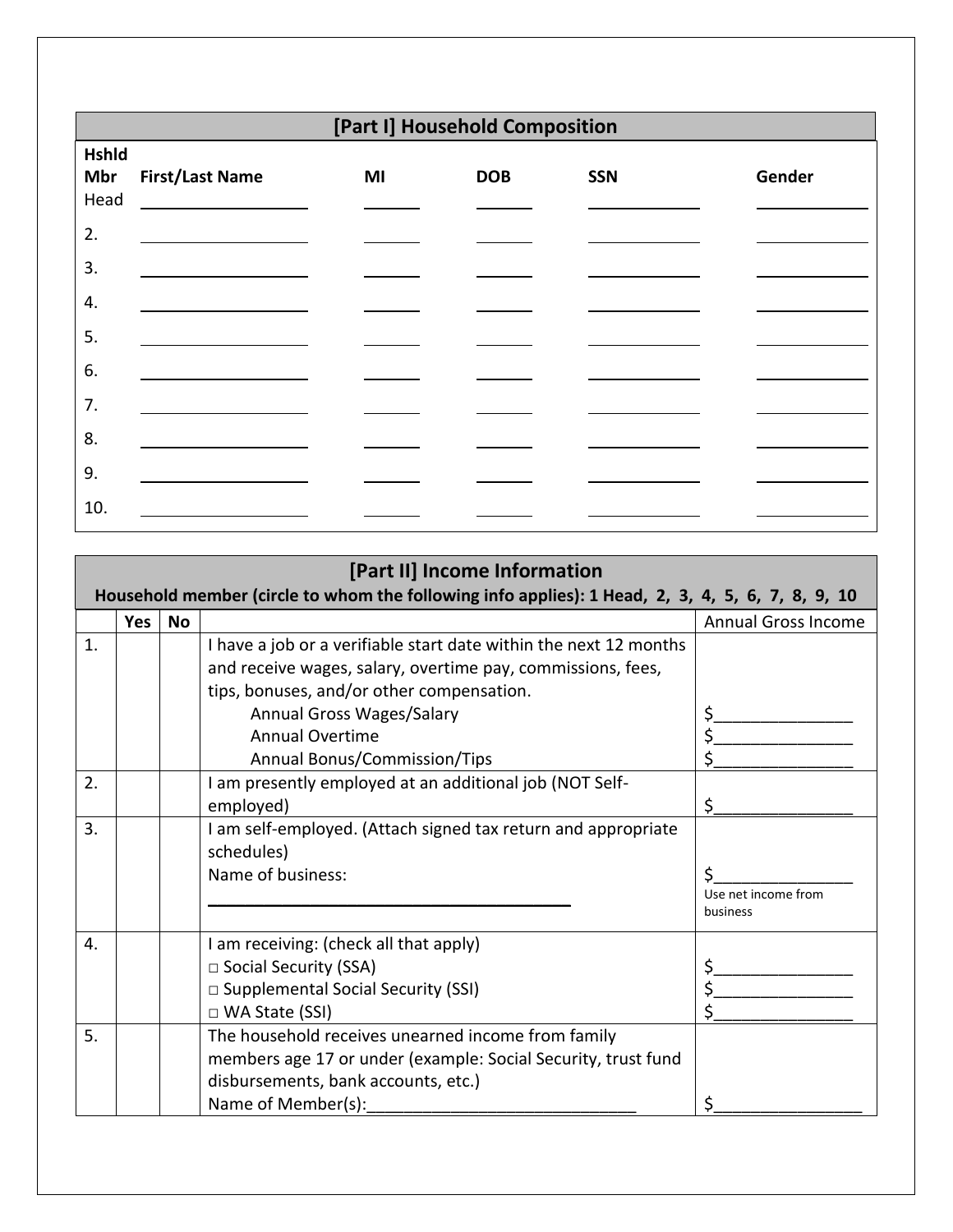| 6.  | I am currently receiving or anticipate receiving child support in |    |
|-----|-------------------------------------------------------------------|----|
|     | the next 12 months (If yes, attach documentation of ordered       |    |
|     | amount).                                                          | \$ |
| 7.  |                                                                   |    |
|     | I receive alimony/spousal payment                                 |    |
| 8.  | I receive public assistance (TANF, GAU, FIP, ADATSA).             | \$ |
| 9.  | I receive unemployment, Labor & Industries or disabilities        |    |
|     | benefits (not SSI).                                               | \$ |
| 10. | I am a member of the Armed Forces (Active, National Guard or      |    |
|     | Reserves).                                                        | \$ |
| 11. | I am receiving income from a pension, annuity, retirement         |    |
|     | fund, insurance policy payments, death benefits or Veteran's      |    |
|     | Benefits (not GI Bill benefits).                                  |    |
|     | Source of Benefits:                                               |    |
|     | a.                                                                |    |
|     | b.                                                                |    |
| 12. | I am receiving money regularly from family, church, friends, or   |    |
|     | any other form or regular/periodic income (such as rent and       |    |
|     | utility payments).                                                | \$ |
| 13. | I receive income from real or personal property (attach signed    |    |
|     | tax return with schedule E).                                      | \$ |
| 14. | I hold a contract for real estate sold. If yes, provide a copy of |    |
|     | the contract and an amortization schedule. (Only count            |    |
|     | interest portion of payment).                                     | \$ |
| 15. | I have income or sources of income, other than those listed       |    |
|     | above.                                                            |    |
|     | If yes, list type below:                                          |    |
|     | a.)                                                               |    |
|     | b.)                                                               |    |
|     |                                                                   |    |

|     | [Part III] Asset Information |    |                                                                           |               |                        |
|-----|------------------------------|----|---------------------------------------------------------------------------|---------------|------------------------|
|     | Yes                          | No |                                                                           | Balance/Value | <b>Interest Earned</b> |
| 16. |                              |    | I have a checking account(s).<br>If yes, list bank(s)                     |               |                        |
|     |                              |    | a.)<br>b.                                                                 |               |                        |
| 17. |                              |    | I have a savings account(s)<br>If yes, list banks(s)<br>a.)<br>b.         |               |                        |
| 18. |                              |    | I have a Money Market account(s)<br>If yes, list sources/bank names<br>a. |               |                        |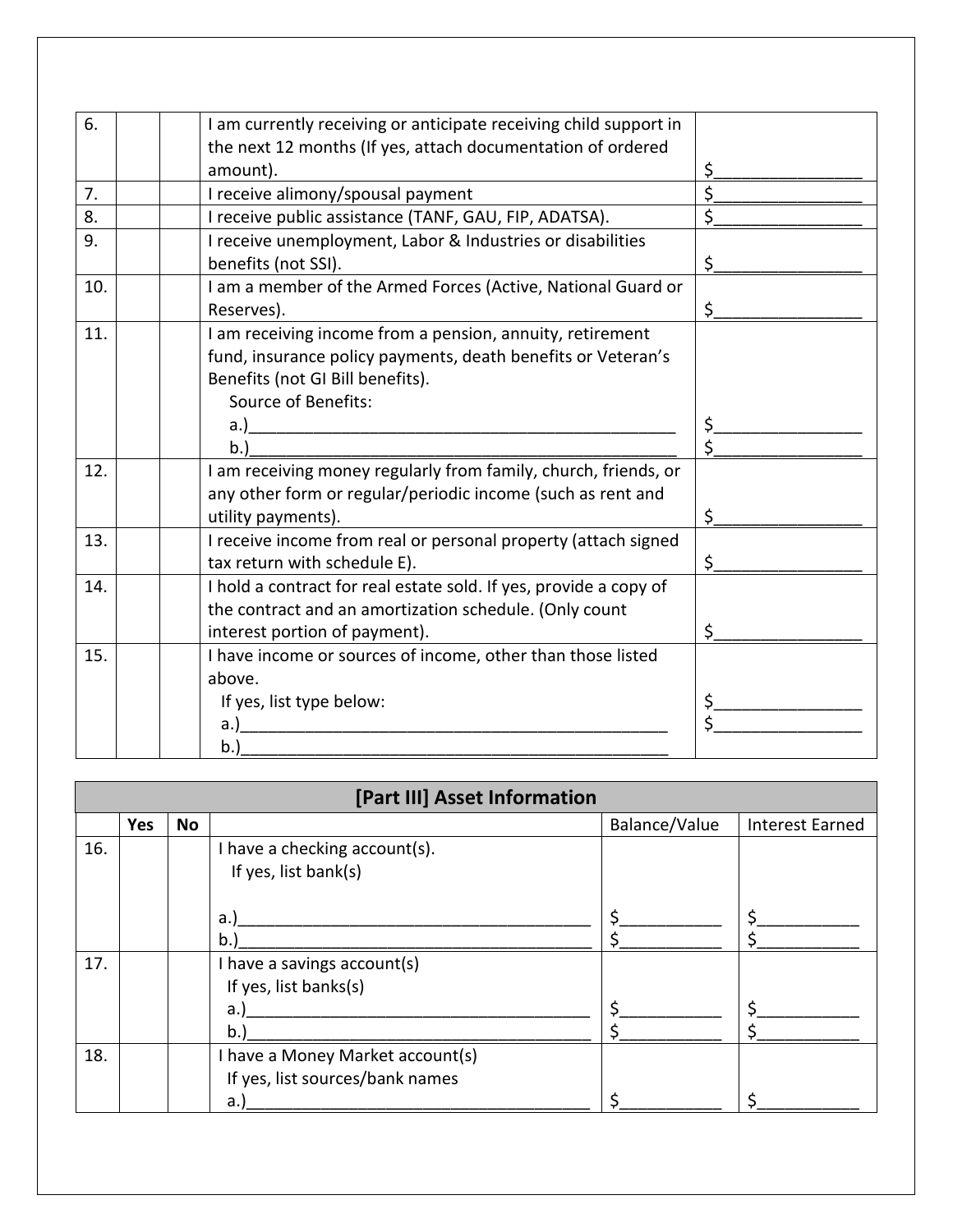|     | b.)                                                       | $\mathsf{S}_-$    | \$ |
|-----|-----------------------------------------------------------|-------------------|----|
| 19. | I have treasury bills, certificate(s) of deposit          |                   |    |
|     | (CDs), or stocks/bonds (NOT held in a retirement          |                   |    |
|     | account).                                                 |                   |    |
|     | If yes, list sources/bank names                           |                   |    |
|     |                                                           | $\frac{\xi}{\xi}$ |    |
|     | b.                                                        |                   |    |
| 20. | I have a trust fund                                       |                   |    |
|     | □ Revocable □ Non-Revocable                               |                   |    |
|     | If yes, list bank(s)/trustee                              |                   |    |
|     |                                                           |                   |    |
|     |                                                           | \$                |    |
| 21. | I have an IRA/Keogh Account/401K.                         |                   |    |
|     | If yes, list financial entity(ies)                        |                   |    |
|     |                                                           |                   |    |
|     |                                                           |                   |    |
| 22. | I have a pension or annuity asset (NOT receiving          |                   |    |
|     | income currently).                                        |                   |    |
|     | If yes, list bank(s)                                      |                   |    |
|     |                                                           |                   |    |
|     |                                                           | $\mathsf{s}_-$    |    |
| 23. | I  □ Own  □ or am in the process of selling or            |                   |    |
|     | $\Box$ have sold real estate in the last 2 years. If yes, |                   |    |
|     | attach explanations and supporting                        |                   |    |
|     | documentation.                                            | \$                |    |
| 24. | I have a whole life insurance policy.                     |                   |    |
|     | If yes, how many policies? ______                         | \$                | \$ |
| 25. | I own personal property held strictly as                  |                   |    |
|     | investment assets (arts, coins, etc.). If yes, attach     |                   |    |
|     | appraisals.                                               | \$                | \$ |
| 26. | I have disposed of assets within the last two             |                   |    |
|     | years for less than fair-market value. If yes,            |                   |    |
|     | attach explanation.                                       | \$.               |    |
| 27. | I have funds not held in a financial institution.         |                   | Ś  |
| 28. | I have assets other than those listed above.              |                   |    |
|     | If yes, list type below                                   |                   |    |
|     | a.)                                                       | \$_               |    |
|     | b.                                                        |                   |    |

and accompany this application (i.e. employment verification, public assistance verification, zero income affidavit, etc.). Forms are available at the NIHA office. Ensure all supporting forms and documents for income and asset sources listed above are completed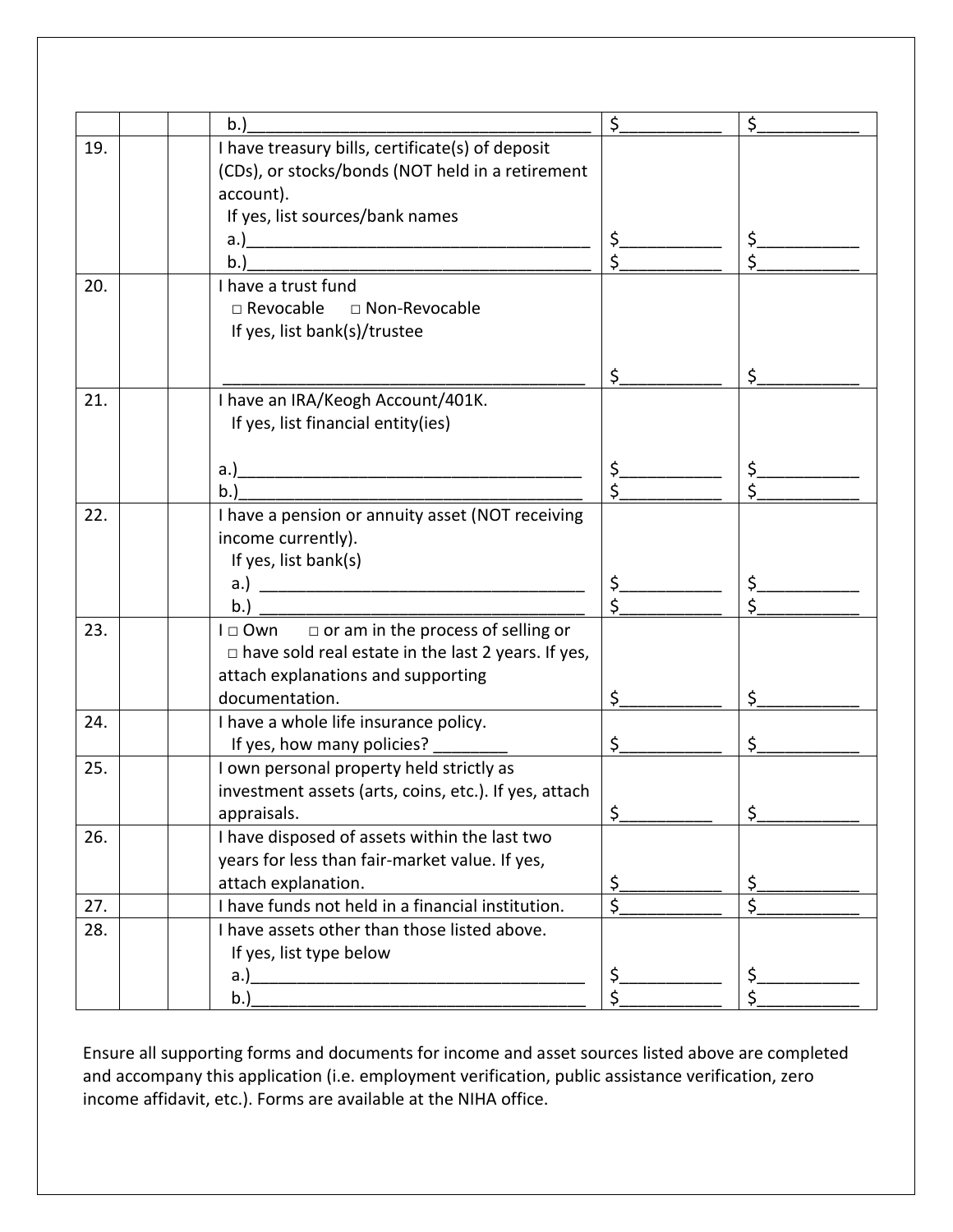Have you or anyone in your household been convicted of a crime?  $□$  Yes  $□$  NO If you answered yes, list the household member who is convicted of the crime, what the crime is, indicate whether or not it is a misdemeanor or a felony, & the date of the crime.

| <b>Household Member</b> | <b>Crime</b> | <b>Misdemeanor or Felony</b> | Date of the Crime |
|-------------------------|--------------|------------------------------|-------------------|
|                         |              |                              |                   |
|                         |              |                              |                   |
|                         |              |                              |                   |
|                         |              |                              |                   |
|                         |              |                              |                   |

Explanation of criminal charges: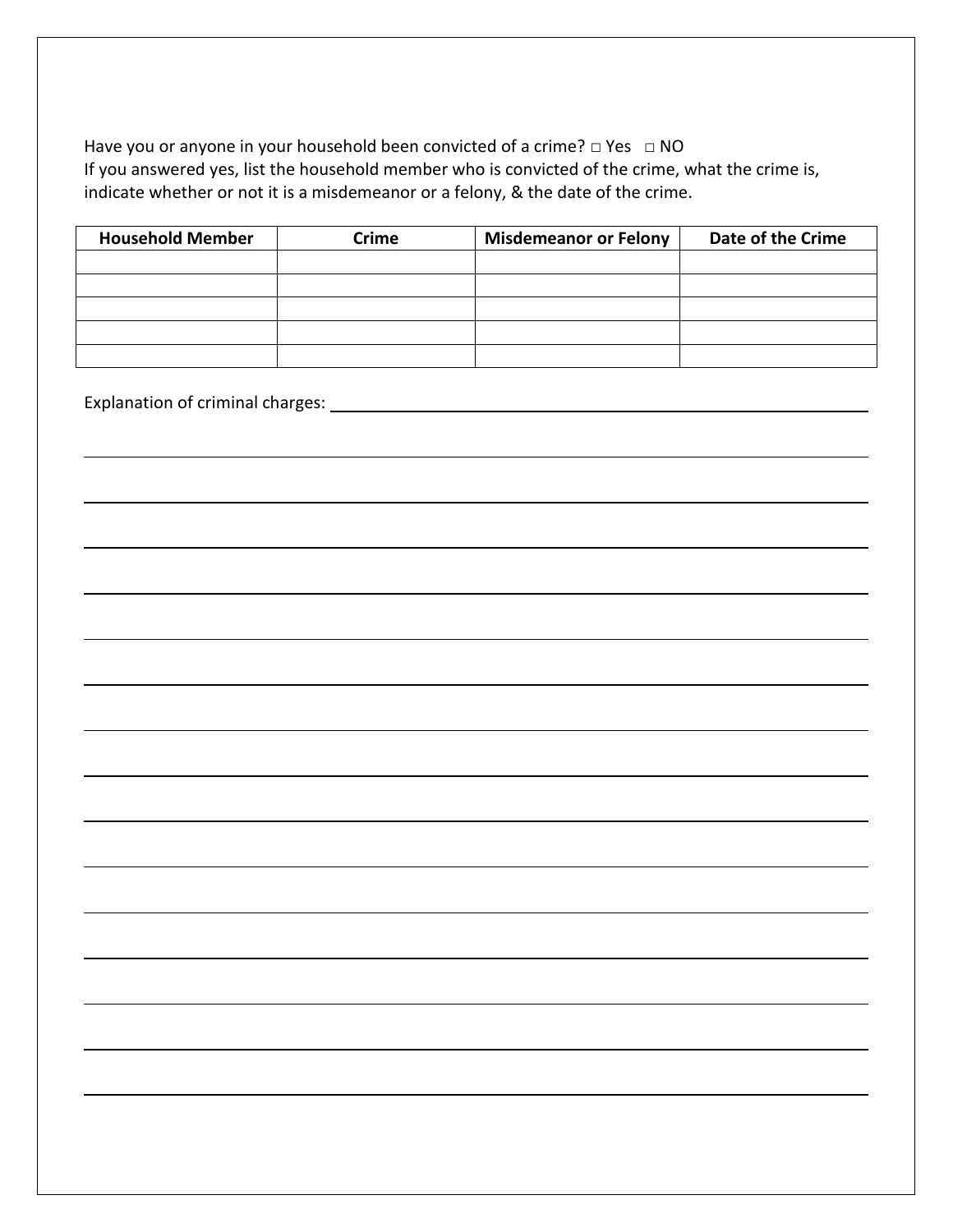## **[Part V] Authorization to Release Information**

**Consent:** As part of this application for housing assistance with the Nooksack Indian Housing Authority (NIHA), I authorize and direct any federal, state, local agency, organization, business, or individual to release to NIHA any information or material needed to complete or verify my application for housing assistance with NIHA programs. I understand and agree that this authorization or the information obtained with its use may be given and used by the NIHA in administering and enforcing NIHA program rules and policies.

**Information Covered:** I understand that, depending on program policies and requirement, previous or current information regarding my household or me may be needed. Verifications and inquiries that may be requested, included but are not limited to:

Medical or child care allowances, public benefits, employment, income or assets, residence or rental activity, criminal history, identity, marital status, & tribal enrollment.

## **Groups, Individuals or Agencies That May Be Asked:**

The groups, individuals and/or agencies that may be asked to release information include but are not limited to:

| Previous landlords              | Past and Present Employers        | Veteran's Administration       |
|---------------------------------|-----------------------------------|--------------------------------|
| Courts                          | <b>Public Assistance Programs</b> | <b>Financial Institutions</b>  |
| <b>Educational Institutions</b> | Unemployment Agencies             | Credit Bureaus                 |
| Law Enforcement Agencies        | Social Security Administration    | <b>Utility Companies</b>       |
| <b>Child Support Agencies</b>   | <b>Medical Providers</b>          | Nooksack Indian Tribe Entities |

**I understand** that this authorization cannot be used to obtain any information about me that is not pertinent to my eligibility for participation in NIHA programs.

**Conditions:** I agree that a photocopy of this authorization may be used for the purposes stated above. I understand that this release of information may be used for all documentation necessary for participation administered through NIHA. I understand that I have the right to review my file and correct any information that I can prove is incorrect.

| Signature of Head of Household | <b>Print Name</b> | Date |
|--------------------------------|-------------------|------|
| Signature of Household Member  | <b>Print Name</b> | Date |
| Signature of Household Member  | <b>Print Name</b> | Date |
| Signature of Household Member  | <b>Print Name</b> | Date |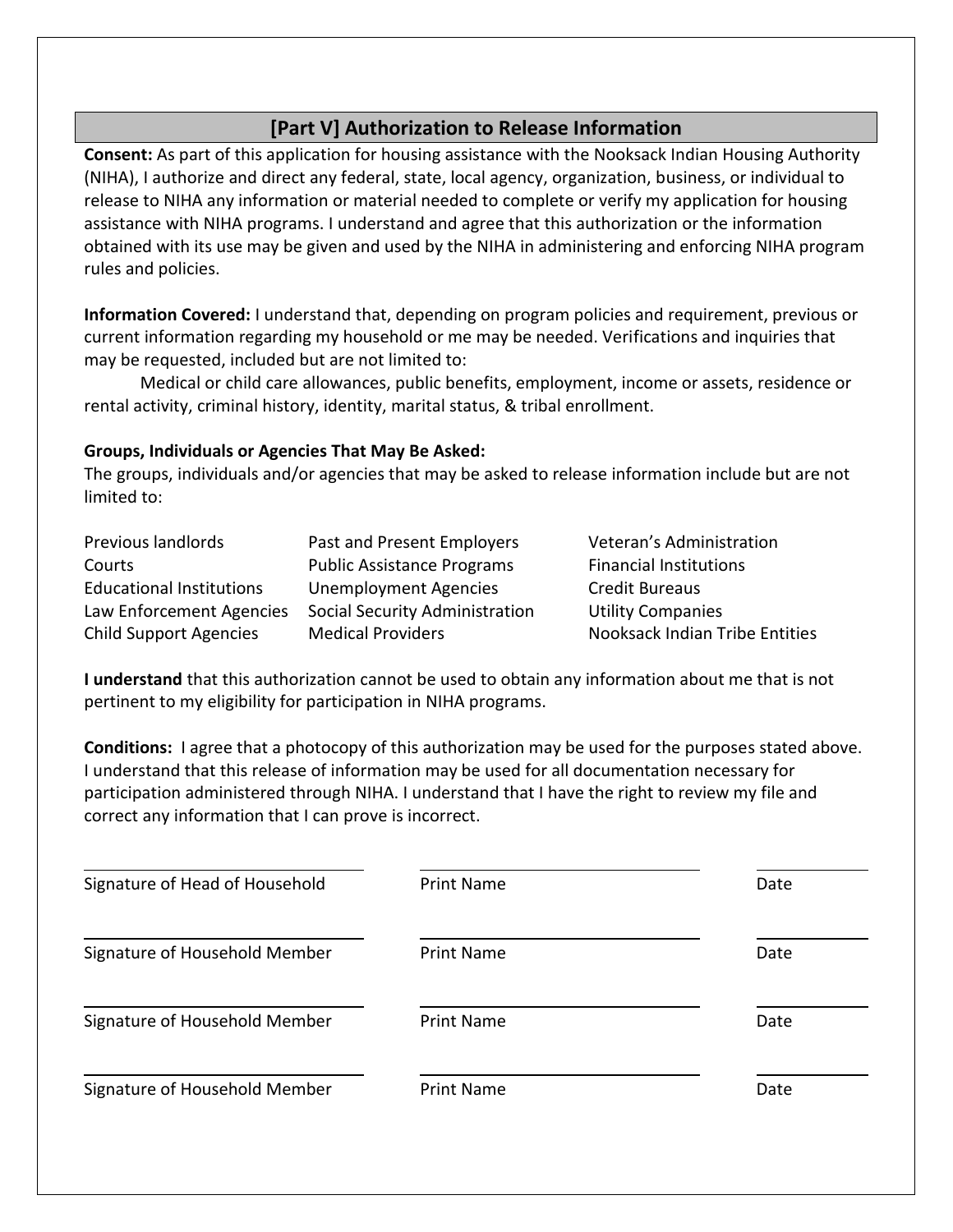## **[Part VI] Signatures**

**I understand that any changes to the above information after the date of my signature but prior to my initial occupancy must be disclosed immediately to NIHA staff. I also understand that this is not a contract and creates no obligations for either party. I declare under penalty of law that the above information is full, true, and complete to the best of my knowledge.** 

Signatures must be those of the Applicant/Resident, except where Power of Attorney (POA) documentation authorizes another individual to sign legal documents. If so, copies of current POA, government-issued photo ID, and address and phone number of the POA must be included in this certification.

Reasonable Accommodation: If a third party is required to assist with completion of this document, add their signature and date, printed name, relationship and phone number to the bottom of this page.

| Signature of Head of Household                                                                       | <b>Print Name</b> | Date                                                        |
|------------------------------------------------------------------------------------------------------|-------------------|-------------------------------------------------------------|
| Signature of Household Member                                                                        | <b>Print Name</b> | Date                                                        |
| Signature of Household Member                                                                        | <b>Print Name</b> | Date                                                        |
| Signature of Household Member                                                                        | <b>Print Name</b> | Date                                                        |
| Signature of Household Member                                                                        | <b>Print Name</b> | Date                                                        |
| Signature of Household Member                                                                        | <b>Print Name</b> | Date                                                        |
| Signature of Household Member                                                                        | <b>Print Name</b> | Date                                                        |
| Date/Time Application<br>Approved by NIHA Intake<br>Specialist as COMPLETE:<br>Date/Time Application |                   | Intake Specialist Initials<br><b>NIHA Director Initials</b> |
| Approved by NIHA Director:                                                                           |                   |                                                             |